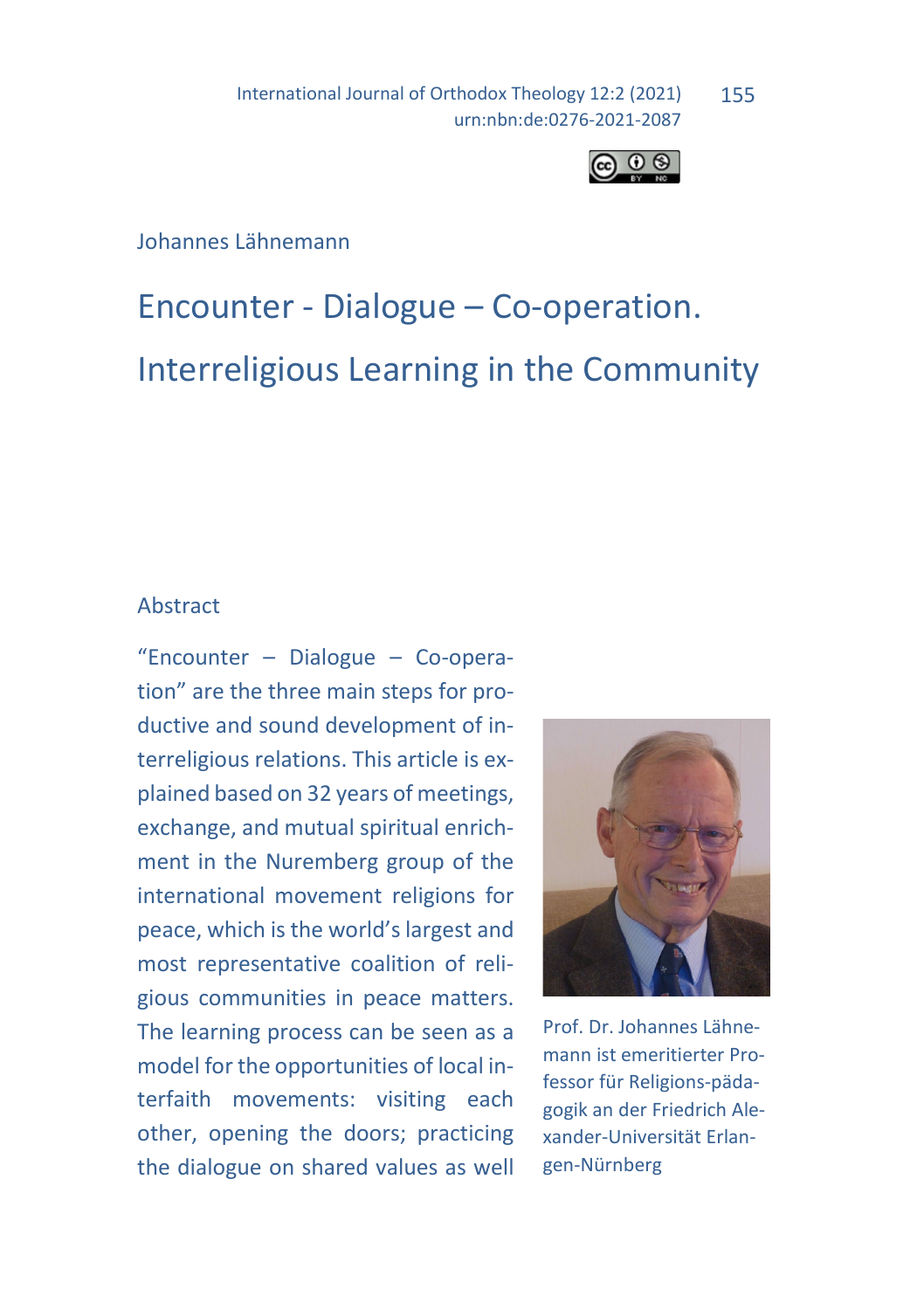as on differences - in respect for each other; collaborating for common interests, but also as partners for civic engagement; promoting educational efforts for tolerance and mutual understanding. Concrete outcomes of the work – brochures, books, declarations, demonstrative actions – are explained.

## Keywords

Interreligious dialogue on the local level, chances of interreligious encounter, interreligious co-operation in civil society, education for tolerance, interreligious activity for human rights

# **1 Introduction**

l

The Nuremberg group of the International movement *Religions for Peace[1](#page-1-0)* was founded in 1988. Since then, we have held monthly meetings - more than 300 in total. The learning process can be seen as a model for the opportunities of local interfaith movements: visiting each other in the places of worship; learning from the spiritual life of other believers; receiving an authentic view of the different religious communities, their rituals, and their activities in religious services, in charitable activities, in cultural and social life; practicing the dialogue on common values, but also about differences, misunderstandings, and prejudices; working together as partners for civic engagement, for collaboration of different groups for human rights and against all

<span id="page-1-0"></span><sup>1</sup> For background and history see H. A. Jack: WCRP: A History of the World Conference on Religions and Peace (since 1995: Religions for Peace). New York 1993.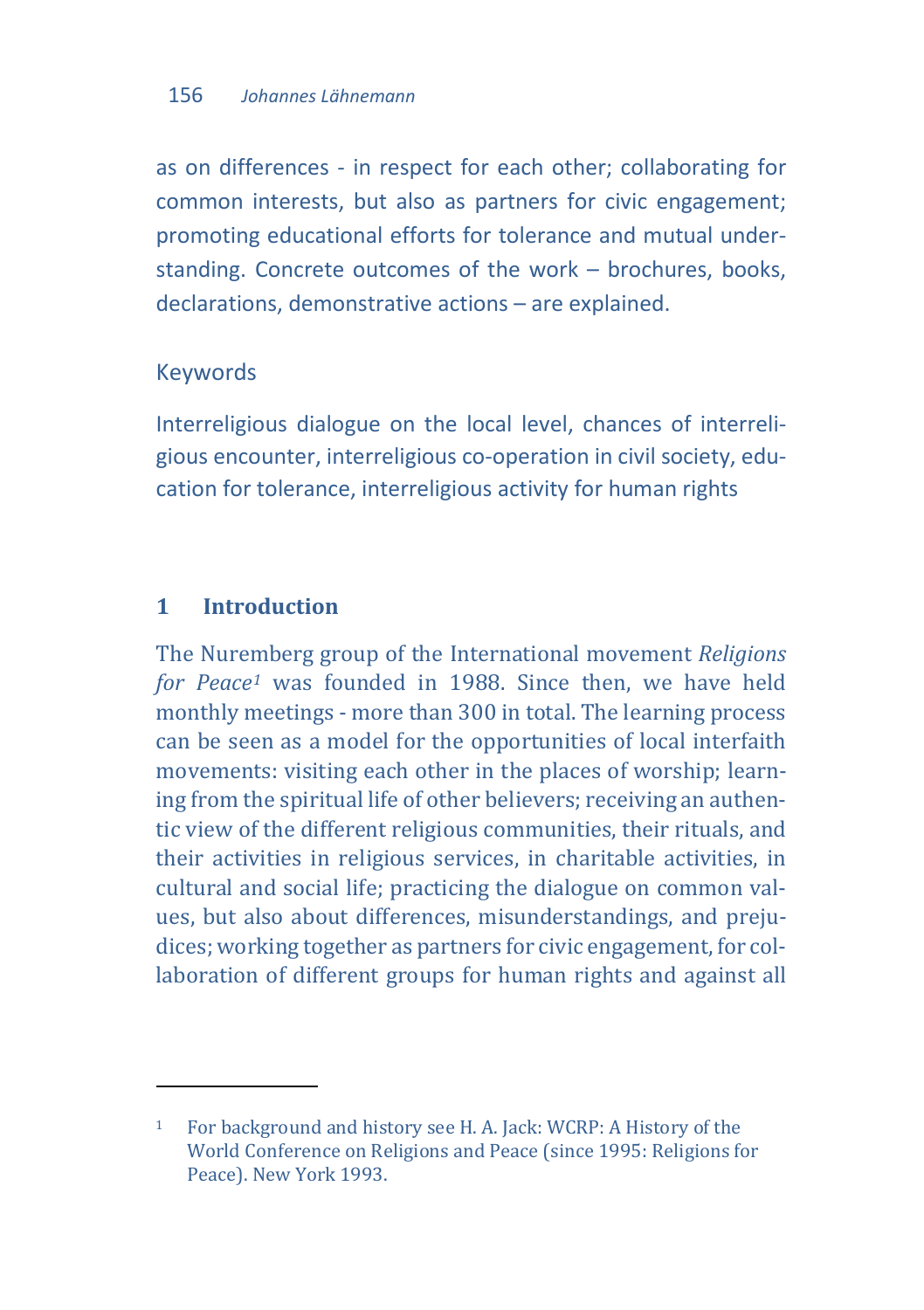forms of extremism; cooperating with schools and other educational institutions, inspiring lively encounter and exchange; tackling together global challenges - justice, peace, integrity of life on a local, national and international level. In public declarations, we have tackled problems like rising xenophobia, the life of minorities, and education for tolerance and mutual understanding. Concrete work outcomes can be demonstrated in publications such as the booklet "Offene Türen. Religionsgemeinschaften in Nürnberg und Umgebung" - "Open doors. Religious Communities in Nürnberg and the Region" in which 50 religious communities present themselves through introductions, pictures, and contact forms; the book "Spiritualität. Multireligiös. Begegnung der Religionen in Gebeten, Besinnungen, Liedern"[2](#page-2-0) - "Spirituality. Multi-religious. Religious Encounters in Prayer, Meditation and Hymns". It contains 20 prayer meetings with full texts, sermons, and songs. In 2020, a summary of 32 years of interfaith work in Nuremberg was published under the title: "Begegnung – Verständigung – Kooperation. Interreligiöse Arbeit vor Ort. Erfahrungen und Perspektiven aus Nürnberg"[3](#page-2-1) – "Encounter – dialogue – co-operation. Interreligious work in the community. Experiences and perspectives from Nuremberg".

I will give the main outlines of the learning processes on the three levels of encounter, dialogue, and cooperation. In their interrelation, they build a comprehensive way of living dynamically and fruitfully together. They involve the whole person – mind and body. It often begins with concrete steps – approaching each other, physically moving to places and persons which traditionally are not close to one another.

 $\ddot{\phantom{a}}$ 

<span id="page-2-0"></span><sup>2</sup> J. Lähnemann, Religionen für den Frieden Nürnberg: Spiritualität. Multireligiös. Begegnung der Religionen in Gebeten, Besinnungen, Liedern. Berlin 2014.

<span id="page-2-1"></span><sup>3</sup> J. Lähnemann: Begegnung – Verständigung – Kooperation. Interreligiöse Arbeit vor Ort. Erfahrungen und Perspektiven aus Nürnberg. Göttingen 2020.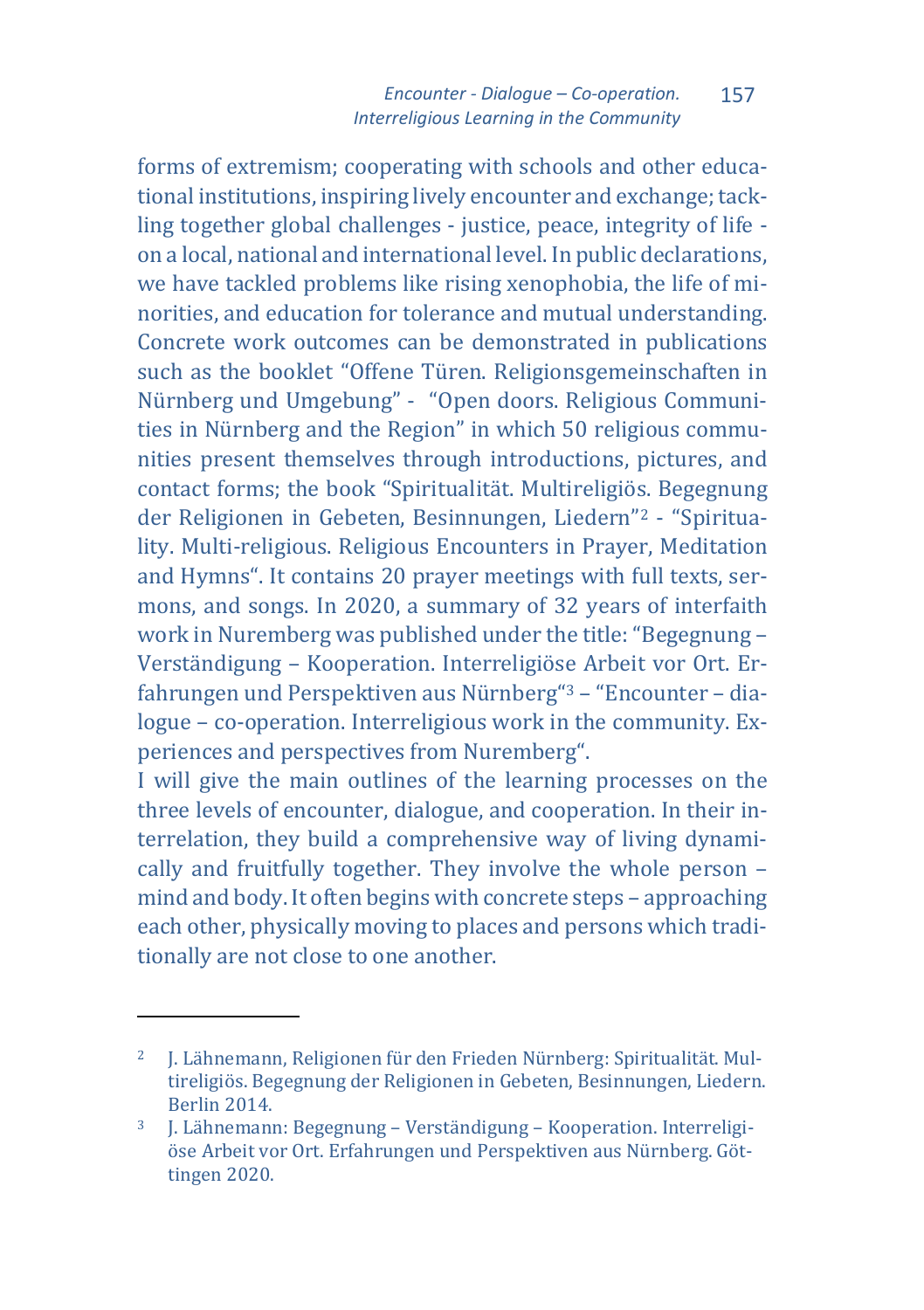#### **2 Encounter**

*Encounter* means experiencing hospitality, observing the forms of living faiths, the possibilities, and problems to practice it in our society. It is more than just watching the religious plurality. Real encounter includes openness a sense of curiosity. We learn to marvel before we understand and judge. To give just two examples from our city: Visiting the Nuremberg Synagogue with a group of students from the university, we listened to its former president Arno Hamburger, born in Nuremberg in the 1920'-s, who fled Nazi-Germany just before the beginning of World War II, returning after it and founding the new Jewish congregation. When he told about the history of Judaism in the city and the fate of his family, everybody was touched. Or there is the Medina meeting room that young Muslim families lead. They have a model mosque where students can put on an Imam's robe and learn how to behave during prayer. This offers opportunities to observe what is strange for oneself and what seems surprising and moving and reflecting on one's own convictions and behavior. Where interreligious conflicts are erupting, this first step for a dialogue very often has not happened. In this case, stereotypes of the Other can be nurtured and can be misused for fanaticisms. On the other side, through mutual hospitality, trust can grow, and exchange becomes possible in which no one has to be afraid of being treated without sensitivity.

#### **3 Dialogue**

*Dialogue* as a 2nd level means the respectful exchange about different beliefs. It helps to understand different religious systems in their historical and actual contexts – and therefore to overcome prejudices and misunderstandings. To discover what is common teaches to see and respect differences. To recognize the spiritual richness of the different traditions, helps find common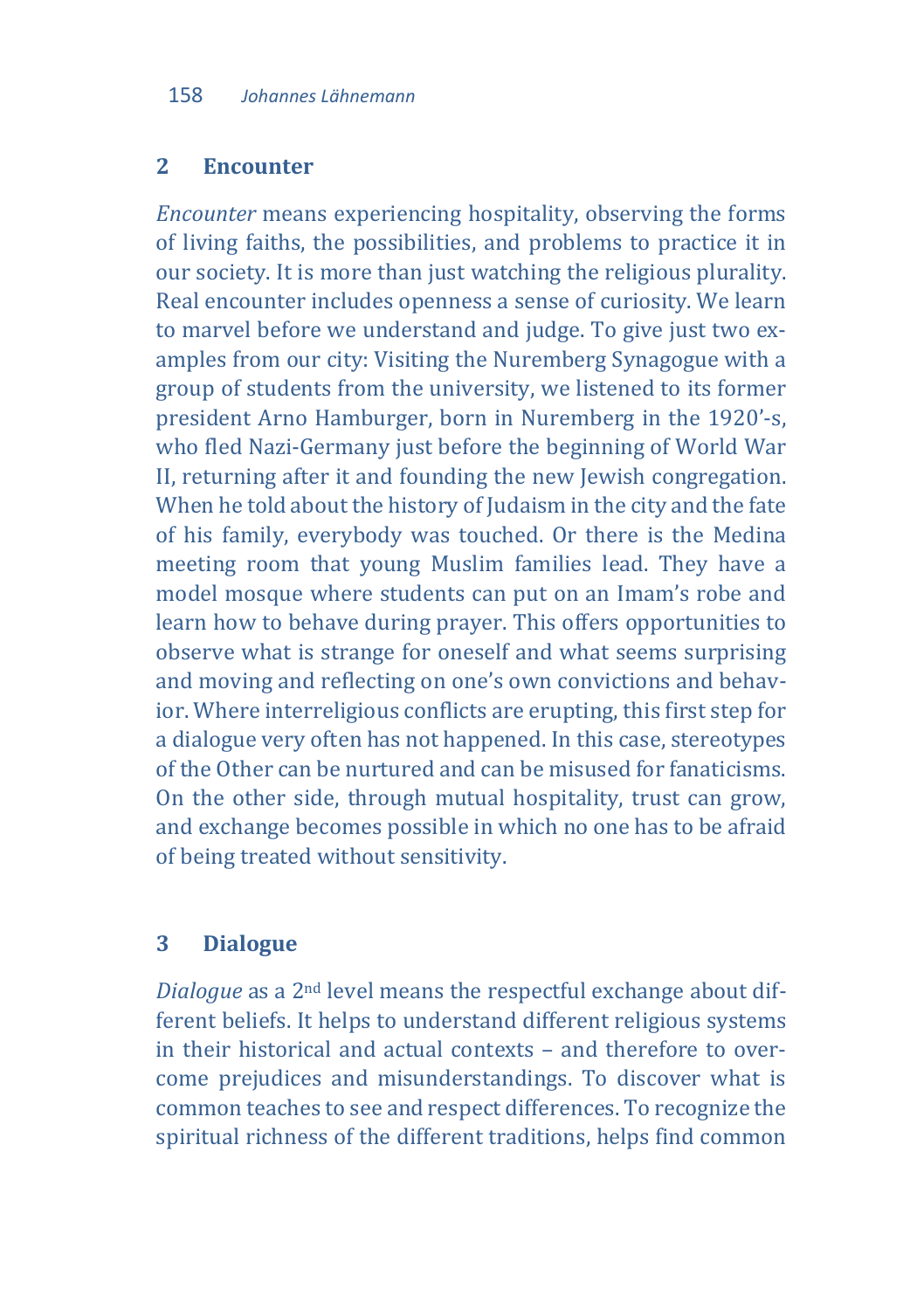grounds for dealing with moral and social challenges. In this process, a firm grounding in one's own religious traditions can bring about respect for each other.[4](#page-4-0)

There are three main fields of interreligious dialogue:

- 1) The explanation of our own belief in a respectful and open manner
- 2) Working out what is common among us, where we differ, and where we are separated (and *why* it is common, different, or separating us)
- 3) Discovering the spiritual and moral sources for dealing with the problems of life and global challenges which touch us all
- 1) Outlining the basics of one's faith is best begun at the encounter stage. Churches, mosques, synagogues, Buddhist meditation rooms are visible and eloquent witnesses to the faith. Muslims in particular, for whom their religious duties are a clear external expression of their faith, enquire about the tangible, visible expressions of Christianity and find what is for them the most accessible way into the Christian faith through the stories and interpretations associated with them. Thus the cross, the altar, the pulpit, the font, and so on illuminate this substance, as does the mihrab, the prayer mat, the minbar, and inscriptions for God and Muhammad in the mosque.

This manner of entering into someone else's faith is deepened when we begin to read key texts of the respective religions and to interpret them to each other.

 $\overline{a}$ 

<span id="page-4-0"></span><sup>4</sup> Cf. J. Lähnemann: Interreligious Understanding: Communities Developing at Different Tempos in a Local Context**.** British Journal of Religious Education (BJRE) 22, 3/2000, 140-149.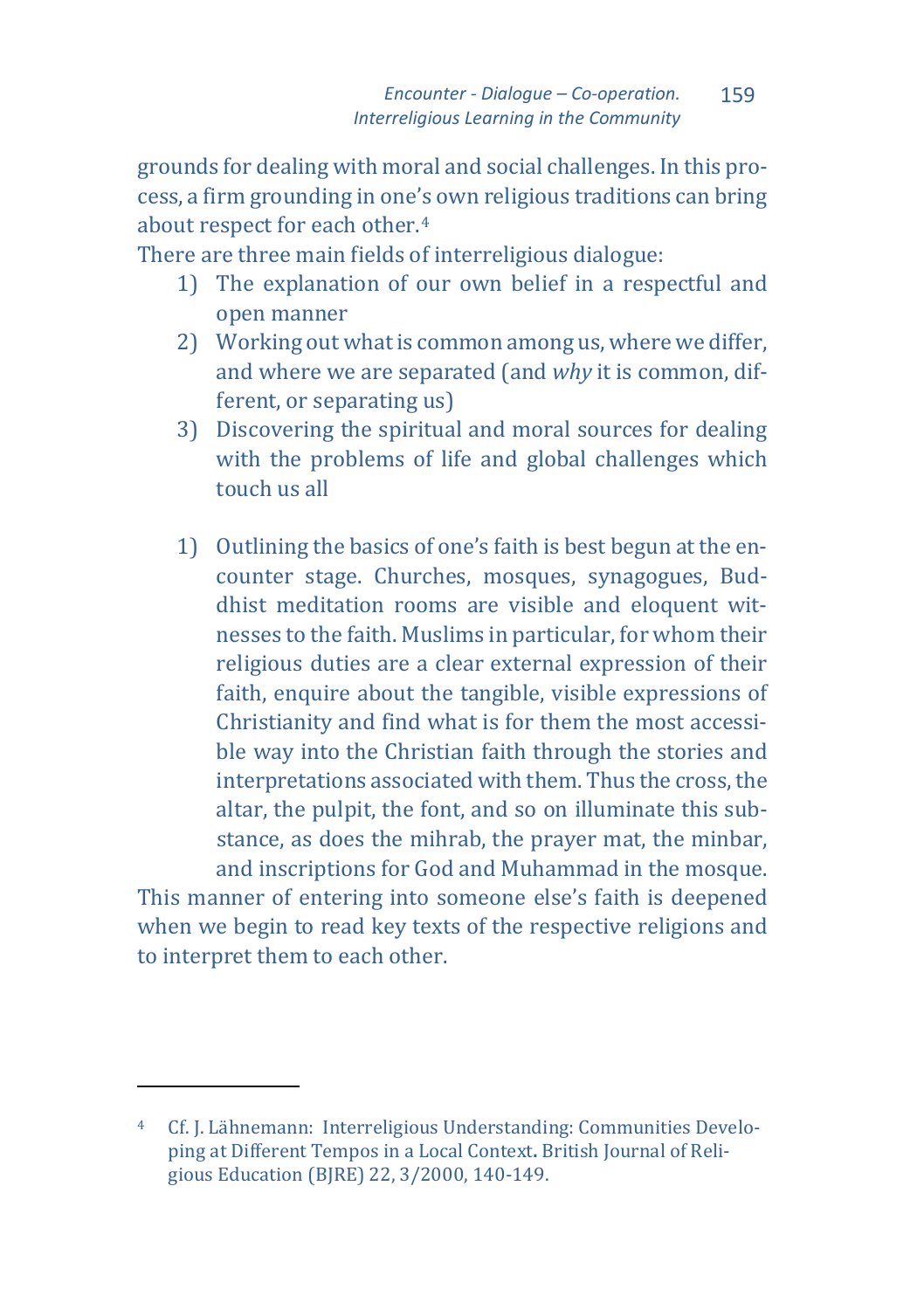2) This process leads us directly into the second step: theological dialogue. In respect of other faiths, we discover where and how they speak of God and humanity, of human duties and human fallibility, of sin and salvation, of responsibility for family life, community, society, and the world at large. We discover similarities between supposed revelations, similar questions being asked, and similar patterns of experience, as well as contrasting emphases, disagreements, and outright contradictions. We discover creation theology as a unifying strand between the monotheistic faiths, with far-reaching implications for an understanding of human duties, and social, ethical and ecological responsibilities. We discover the basic contrast between this and the conception of the eternal cycle of the worlds and individual lives found in Hinduism and Buddhism.

Their vision of people unites all the great religious traditions as creatures who constantly miss their mark und whose natures are warped by focusing exclusively on themselves and their own egoistic interests rather then be 'reconnected' (the root meaning of 'religio') to a transcendent absolute, in a relationship that bestows meaning and purpose. At the same time disagreements and outright contradictions become apparent and must be openly acknowledged. Consider, for example, the different interpretations of Jesus: central to Christianity as savior, one of several possible incarnations of God in Hinduism, one of the prophets in Islam. We are able, though, to avoid seeing differences such as these in isolation, seeing them instead in der context of meaning as it pertains in the respective religions. In particular, grounds for respecting people of other faiths, for embracing above all the stranger, are to be found in all religions, as is encouragement for shared action transcending the boundaries of one's own particular faith.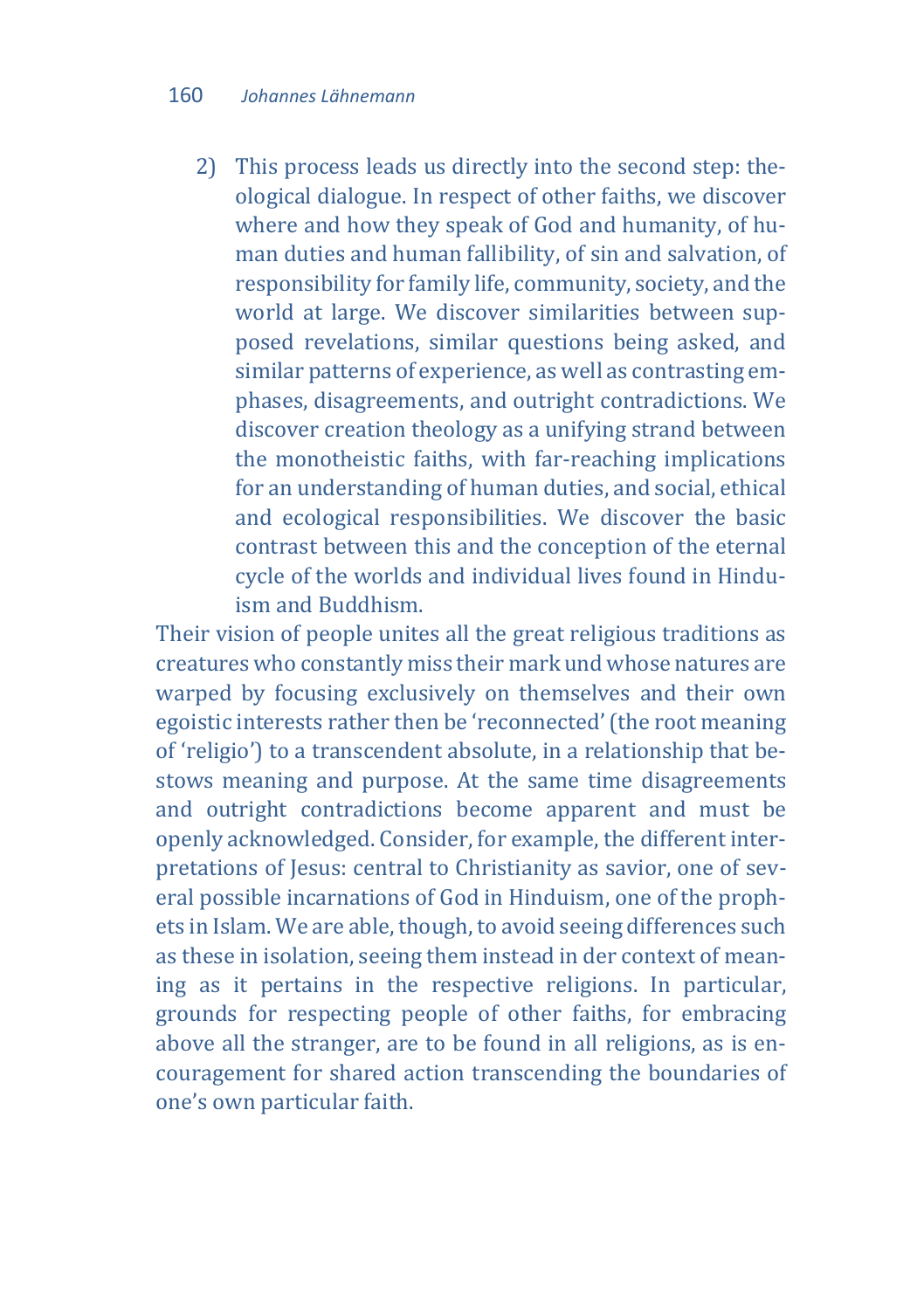3) This strand in the process of understanding – dialogue focused on shared challenges – leads directly to the third element: practical co-operation between the various faith communities. It is characterized by keywords of the conciliar process – justice, peace, integrity of creation or perhaps even better by the irrevocable directives of the Global Ethic Declaration: commitment to a culture of non-violence and respect for life; commitment to a culture of solidarity and a just economic order; commitment to a culture of tolerance and a life of truthfulness; commitment to a culture of equal rights and partnership between men and women; commitment to a culture of sustainability and care for the earth.

# **4 Co-operation**

 $\overline{a}$ 

Let me now illustrate how co-operation at a local level can be undertaken with reference once again to the Nuremberg group of *Religions for Peace.*

What arose as a matter of immediate concern from our meetings was a joint information about the various faith communities in Nuremberg – as a quick help to overcome ignorance and misunderstanding. The result was the booklet entitled "Open Doors".[5](#page-6-0) The title signals clearly a refusal to let oneself be shut away in a closed world of faith and practice, and a readiness to open up, to tell the world who you are and what you stand for, and to welcome others as guests into your community, indeed into your home. Copies of this unconventional "town guide" are now to be found in Nuremberg's schools. Similar initiatives have occurred in other cities such as Hannover and Berlin. Our booklet has been

<span id="page-6-0"></span><sup>5</sup> Available from the Chair for Religious Education Nürnberg, www.evrel.phil.fau.de.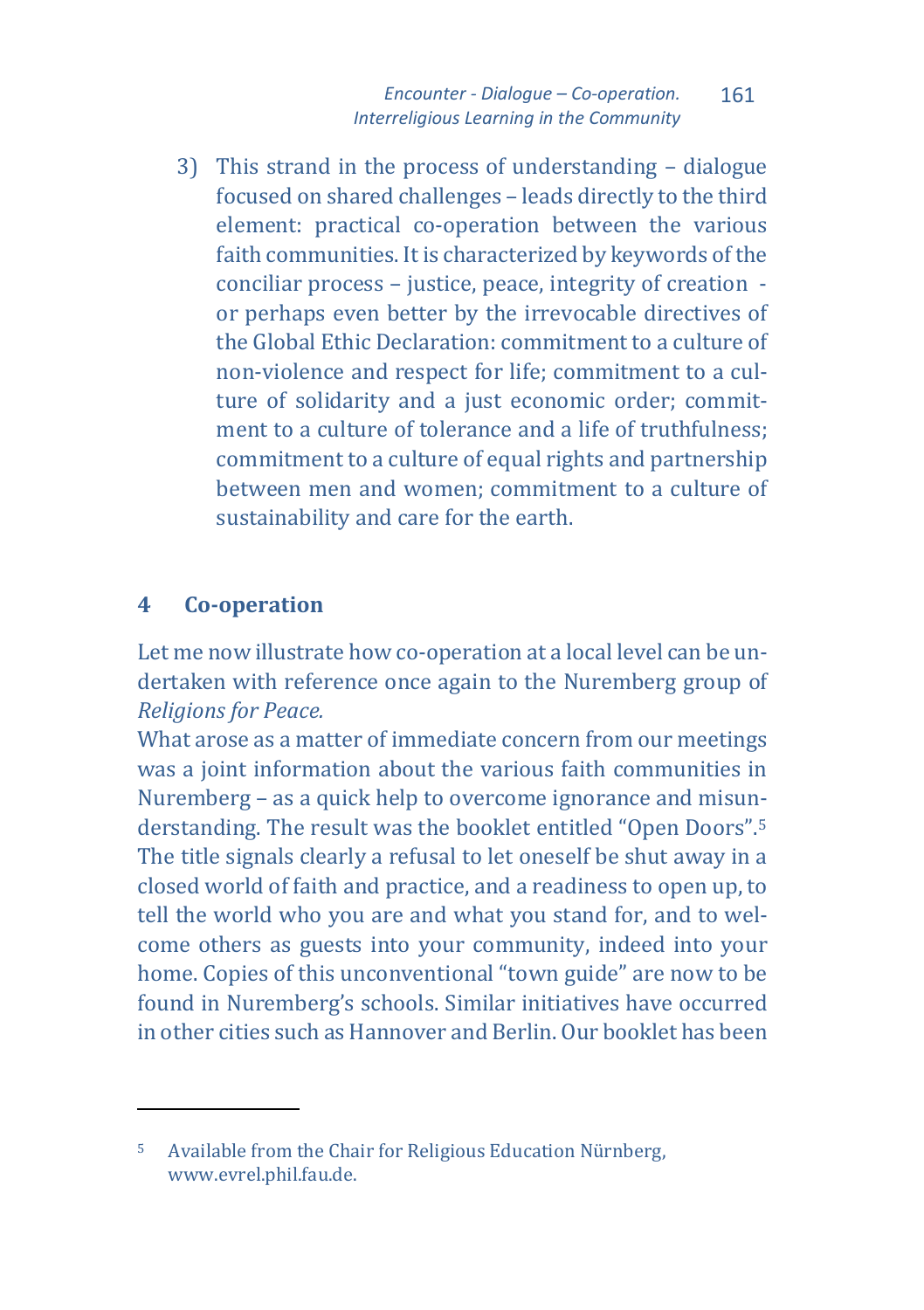revised several times. In the 1st edition of 1992, 19 faith communities had introduced themselves. In the 5<sup>th</sup> edition of 2017, 50 religious congregations are presented, many new due to the growing mobility and plurality – and not least through the flight crisis since 2015.

Further development has been to organize multireligious devotional meetings. Members of different faith come together to pray, meditate, and offer readings, expositions, and hymns to support peace. These are not joint religious services or exercises in joint worship. We come together as "guests" at devotions by members of the different faiths, united across our differences by the quest for peace. In this way, we are able to experience firsthand something of the spiritual strength of the various faiths. Preparing for such occasion is especially rewarding, as when for example, texts chosen from different religions are brought together to illustrate a common theme, as for example "Changing one's ways: purification of the spirit", "Lets shelter the earth", "Terrorism has no religion", "solidarity of the religions during the Corona crisis".

The Nuremberg RfP group has been consulted by schools several times when they reflect upon the possibilities of worship with students from different Christian denominations, from Islam, and from other religions. This is of specific relevance as in Germany, we do not have the tradition of morning "assemblies" or "collective worship" as in Britain, where these questions have been discussed for a long time. Co-operation between local interfaith groups and schools can, in general, be fruitful at a time when new efforts are being made to bind school education together with experiences in everyday life, in community developments including politically and socially relevant groups – that is, with the context of life in which students will act as equal partners in the future.

Unsurprisingly, these meetings have also been the occasion of joint declarations, for example, at the beginning of the Gulf war,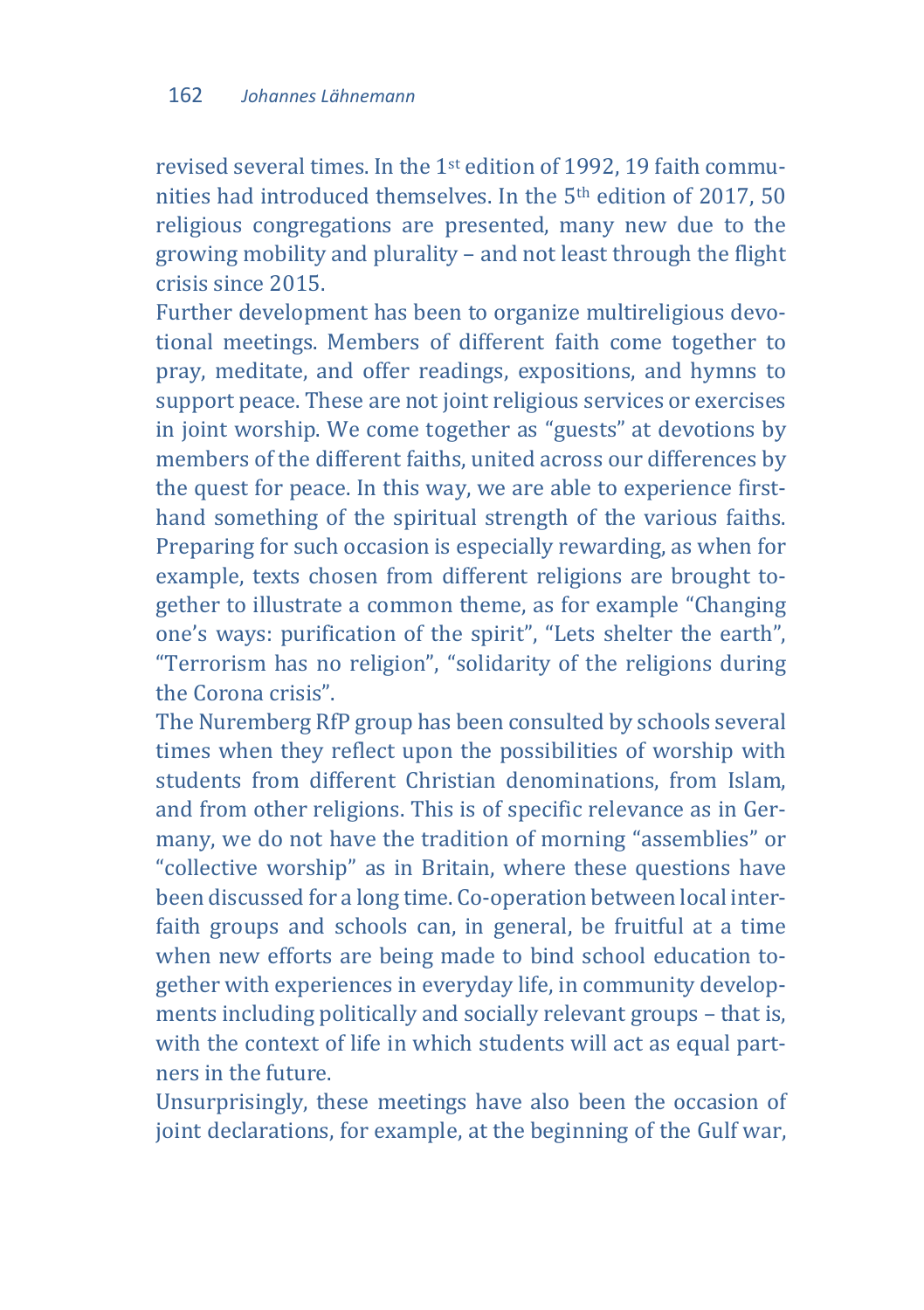after the attacks of September 11th 2001 in New York and Washington DC, during the flight crisis, and actual in the Corona crisis. Members of the different faiths have come out against any attempt to misuse God's name in support of the war, political agitation, or fanaticism and support the rights of foreigners, minorities, and refugees. There is a particular symbolism in Jews, Christians, and Muslims speaking out together, along with members of other religions and nonreligious civil agencies, in the city which once gave birth to the Nazi race laws.<sup>6</sup>

Co-operation means, further, friendship growing across the boundaries of religions and world views, assistance for religiously mixed families, and public support for both individuals and groups which encounter difficulties.

The three steps – encounter, dialogue, co-operation – do not constitute a fixed timetable. Often, for example, it is an urgent need for co-operation that really sets in motion the process of understanding. Yet these three categories do help us to take in the full range and multiple dimensions of interfaith dialogue. They indicate the path which can lead us to reach out to each other, to open our hearts, and to give inspiration to the future generations for an open and fruitful living and to act together.

## **References**

J. Lähnemann:

 $\overline{a}$ 

• Begegnung - Verständigung - Kooperation. Interreligiöse Arbeit vor Ort - Erfahrungen und Perspektiven aus Nürnberg. Göttingen 2020.

<span id="page-8-0"></span><sup>6</sup> The wider context is explained in the article J. Lähnemann: The Contribution of Interreligious Initiatives to Human Rights Education. In M.L. Pirner, J. Lähnemann, H. Bielefeldt (Ed.): Human Rights and Religion in Educational Contexts. Springer Int. Publishing Switzerland 2016. = Inter disciplinary Studies in Human Rights Bd. 1, 323-329.